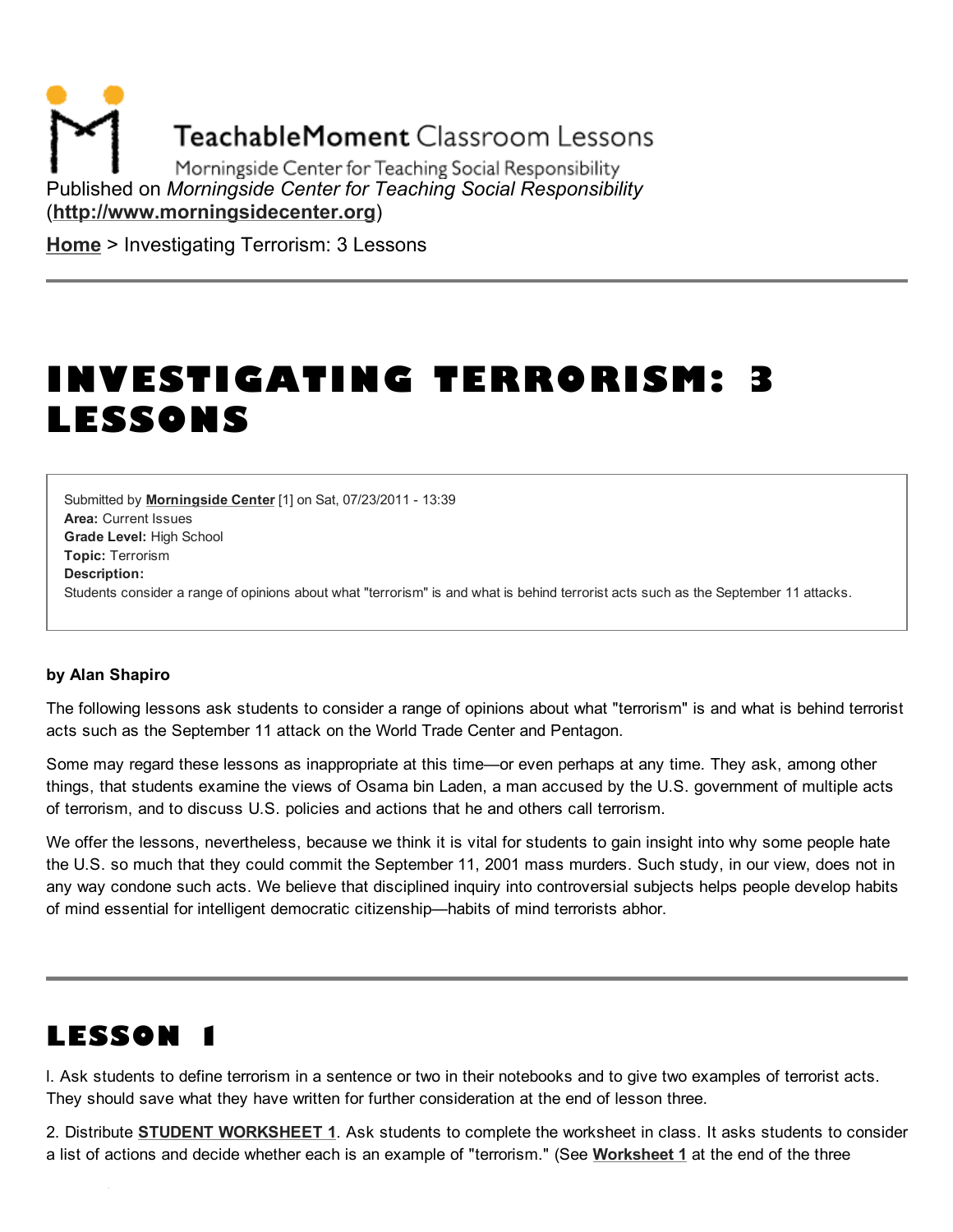lessons.)

(Note to the Teacher: All of the actions listed on the Worksheet have, of course, taken place. Some examples: 1. The bombing of the federal building in Oklahoma City; the bombings of U.S. embassies in Kenya and Tanzania; 2. The World War II bombings of London, Dresden, Hiroshima; 3. Palestinian suicide bombings in Tel Aviv and Jerusalem; 4. The UN boycott of Iraq; 5. 1983 bombing in Beirut that killed many U.S. Marines; 6. Action of a Japanese religious cult; 7. "Disappearances" and murders by paramilitary groups and police in Argentina and elsewhere in South and Central America.)

3. Divide the class into groups of four to six students to compare responses and to discuss differences in responses. One student should be selected by the group to summarize for the class.

4. Student reports: Where is there agreement? Disagreement?

5. Distribute STUDENT [WORKSHEET](http://www.morningsidecenter.org/print/162#worksheet2) 2 for student examination and discussion. This worksheet gives students three alternate definitions of "terrorism." (See [Worksheet](http://www.morningsidecenter.org/print/162#worksheet2) 2 at the end of the three lessons.)

6. Once students have read the statements on the worksheet, discuss the following with the class:

- According to the State Department definition, which acts on Worksheet 1 represent terrorism?
- According to Falk, which acts represent terrorism?
- According to American Heritage Dictionary, which acts represent terrorism?
- Do you prefer one definition over the others? Which? Why or why not?

### HOMEWORK ASSIGNMENT

Give students **STUDENT [WORKSHEET](http://www.morningsidecenter.org/print/162#worksheet3) 3**, which includes four statements reflecting an array of views what motivated the terrorist attacks of September 11. The assignment asks students to read the statements carefully, and then to write down and bring to class at least three questions that would help them better understand U.S. policy in the Muslim world and why some people hate the U.S. enough to kill thousands of people. (See [Worksheet](http://www.morningsidecenter.org/print/162#worksheet3) 3 at the end of the three lessons.)

# LESSON TWO

1. Ask for a dozen or so of the students' questions about what they have read and list them on the chalkboard without comment. Some possible samples:

- What evidence is there that Muslim terrorists want to overthrow any Muslim government?
- Why do terrorists "hate our freedoms" (President Bush)?
- What are the al-Aqsa Mosque and the holy mosques (Mecca)?
- How is the U.S. responsible for any deaths in Iraq?
- Has the U.S. supported Muslim governments in Egypt, Turkey and Pakistan? If so, how and why?
- Will there be future attacks by Osama bin Laden's group?

2. The next step is an analysis of the questions to help students to understand that questions are instruments of perception, that the nature of a question determines the nature of an answer, that some questions are better than others, that question-asking and question-analysis are essential to critical thinking. Have students analyze their questions in terms of the following criteria:

- Do any questions require a factual answer? If so, where might the facts come from?
- Do any questions call for an opinion? If so, whose? If an expert opinion is needed, what  $\bullet$ qualifies one as an expert?

Do any questions require the definition of certain words before they can be answered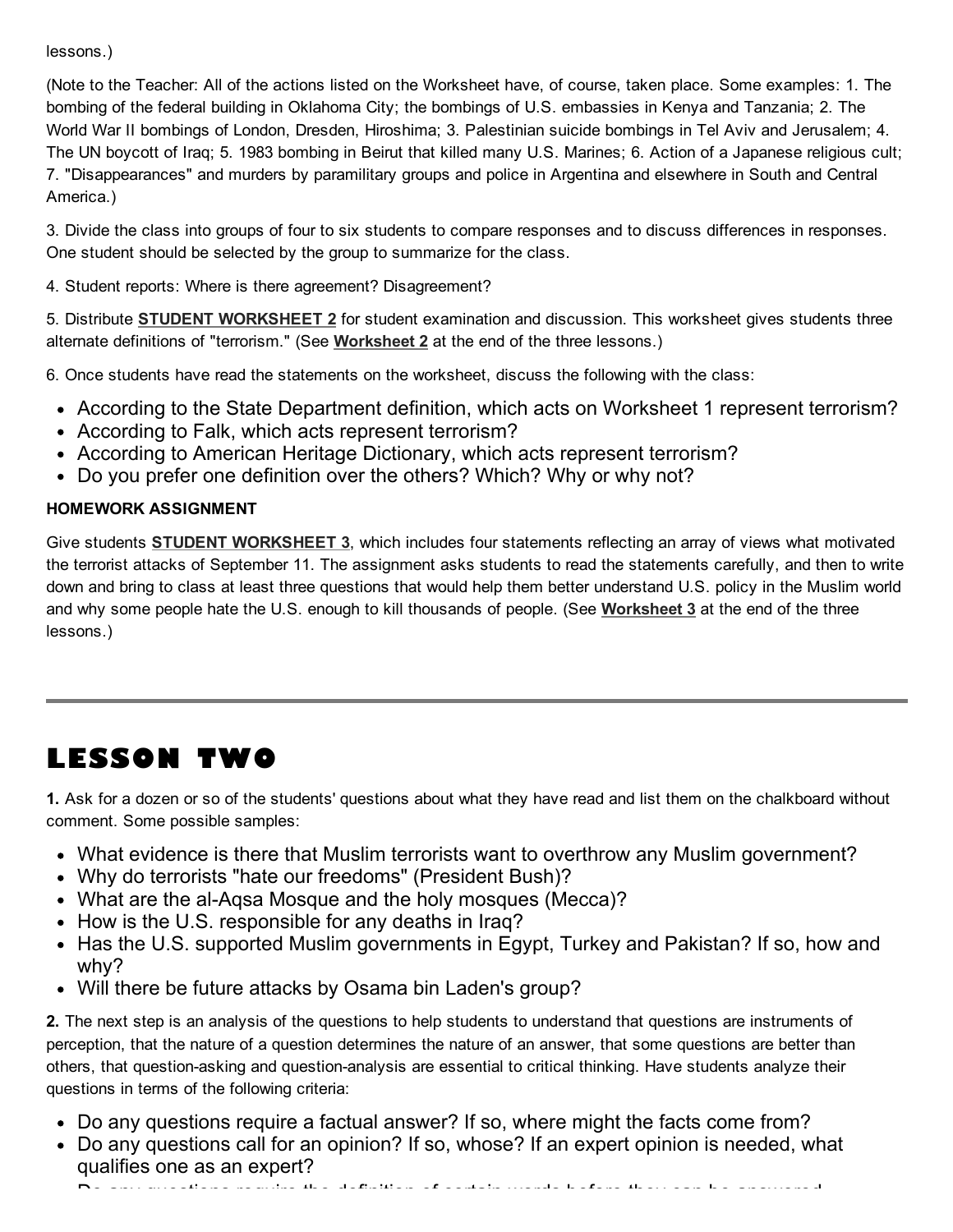- Do any questions require the definition of certain words before they can be answered intelligently? How shall we define them?
- Do any questions contain assumptions? If so, are the assumptions reasonable to make?
- Do any questions call for predictions? Whose? Why?
- Can any questions be answered either "yes" or "no"? If so, what follow-up questions might be useful?
- Are any questions unclear? If so, how might they be reworded?

3. Discuss with the class:

- Which questions do we most want answered?
- Which need further investigation?
- Which can we answer ourselves with a bit of research?

Based on the discussion, make a revised list of refined questions that the students should be able to answer after doing some research at home that night. The questions might include:

- Are U.S. troops in Saudia Arabia? If so, why?
- Why would Muslim terrorists want to overthrow a Muslim government?
- Does the U.S. support "repressive Arab regimes" (Edward Said)? If so, why?
- Do Iraqi Muslims die every day because of the U.S.? If so, why?

4. Divide the students into three groups. Assign to each group one question produced by students and class discussion.

### HOMEWORK ASSIGNMENT

Working individually, students from each of the three groups are to find out whatever they can that might help to answer the question and to bring their notes to class. Sources of information might include newspapers, magazines, books, and websites (a search through such key words as Iraq, Saudi Arabia and Palestinians can elicit much information, though students should be cautioned about such sources and possible reasons for bias and misinformation).

At the next class session each group will meet to share information.

# LESSON THREE

1. Ask the three groups to meet with each other to share information they have found on their questions. In each group a secretary might record major points and a reporter be assigned to speak to the class about group findings.

2. Ask each group to reports to the class about what they have learned. Discuss these findings with the class.

3. Ask students to open their notebooks to where they defined terrorism

at the beginning of the first lesson. Ask them to revise their definitions in light of anything they have learned and to revise also, if necessary, their examples of terrorism. If students think their definitions do not need to change, ask them to explain in writing why they think so. Collect what the students have written for comment.

4. In conclusion, ask the class:

- What are our main findings about terrorism?
- Do we have any disagreements?
- What questions, if any, need further investigation?

Teachers may want to pursue the subject further through individual and small-group inquiries.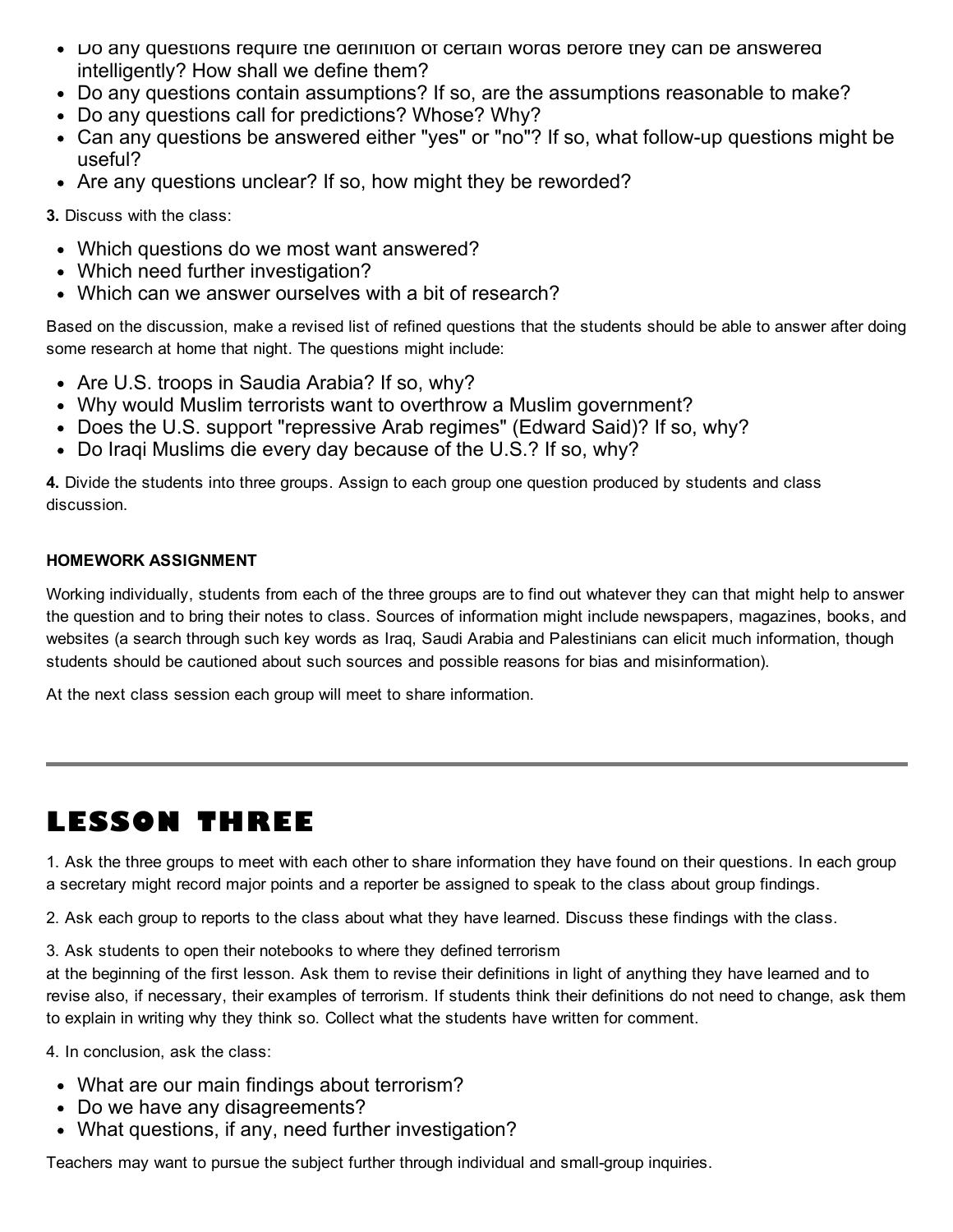# STUDENT WORKSHEET 1

Directions: Mark with a T each item below that you think is an act of terrorism; mark it with an N if you do not think it an act of terrorism; mark it with a U if you are uncertain.

l. Blowing up a government building and the civilians in it.

- 2. Bombing a city that has many civilians, but few, if any, soldiers or military targets.
- 3. Exploding a bomb in a marketplace, in a department store or on a bus.
- 4. Imposing an economic boycott on a country that results in a lack of food and medicine and the deaths of civilians.
- 5. Blowing up a barracks full of soldiers.
- 6. Releasing poison gas in a subway.
- 7. Kidnapping people and then killing them.

### STUDENT WORKSHEET 2

Definitions of terrorism:

"terrorism—: the political use of terror and intimidation" *—American Heritage Dictionary of the English Language*

"Terrorism is premeditated, politically motivated violence perpetrated against noncombatant targets by subnational groups or clandestine state agents, usually intended to influence an audience." *—U.S. State Department, Patterns of Global Terrorism*

"By and large the term 'terrorism' is used to describe the tactics and methods of the weak, while the indiscriminate violence of the strong in portrayed or glorified under labels such as 'patriotism' and 'national security'....To sponsor violence against the civilian population of foreign countries is to adopt terrorism as a policy." *—Richard Falk, professor emeritus of international law, Princeton University*

The latter two quotes appear in Richard Falk's "Thinking About Terrorism," *The Nation* , 6/28/86

# STUDENT WORKSHEET 3

Read the following comments carefully. Then write down and bring to class at least three questions which, if answered well, would give you a better understanding of U.S. policy in the Muslim world and why some people hate the U.S. enough to kill thousands of people.

#### Statement 1:

"Americans are asking, 'Why do they hate us?' They hate what we see right here in this chamber, a democratically elected government. Their leaders are self-appointed. They hate our freedoms—our freedom of religion, our freedom of speech, our freedom to vote and assemble and disagree with each other. They want to overthrow existing governments

in many Muslim countries, such as Egypt, Saudi Arabia and Jordan. They want to drive Israel out of the Middle East.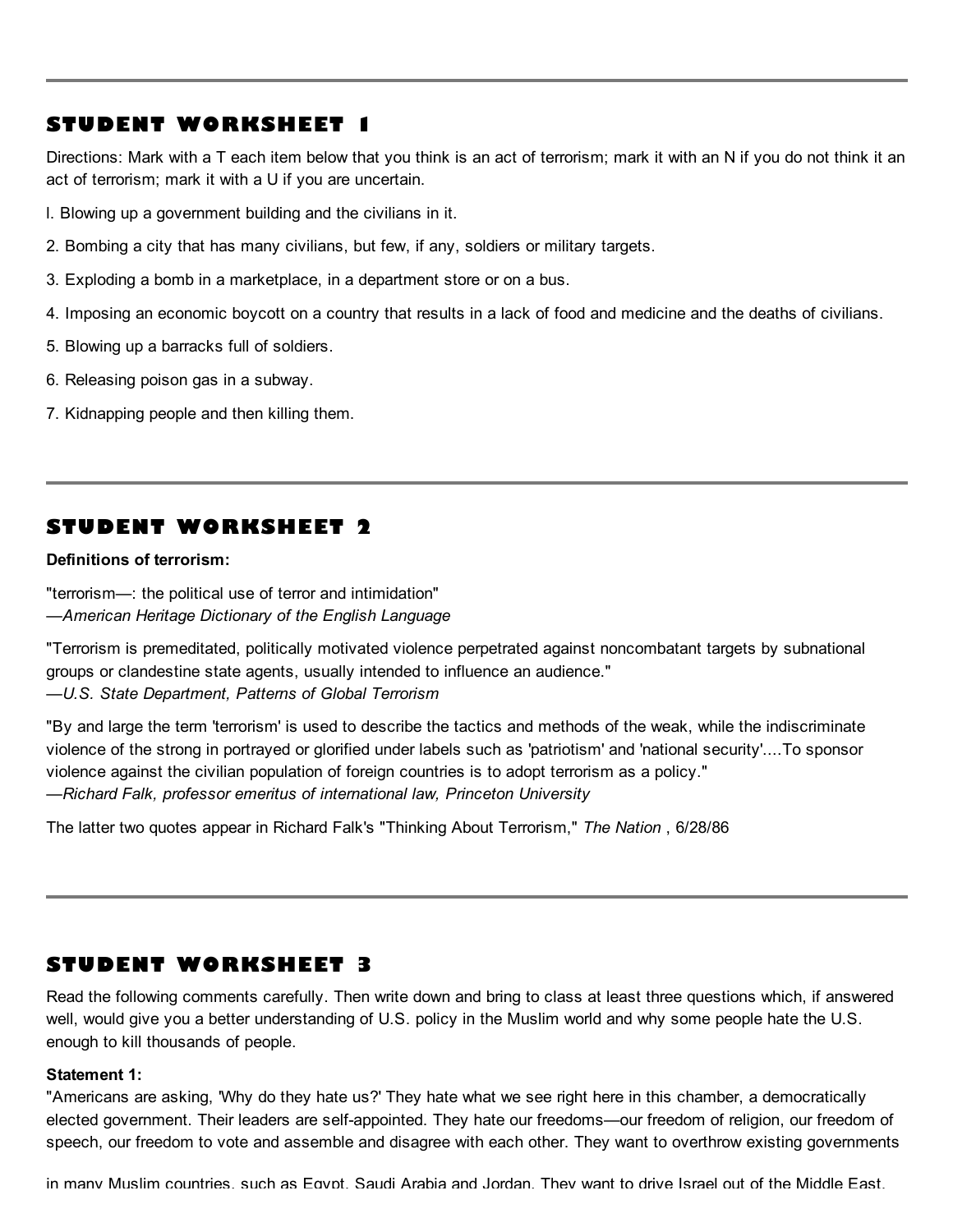in many Muslim countries, such as Egypt, Saudi Arabia and Jordan. They want to drive Israel out of the Middle East. They want to drive Christians and Jews out of vast regions of Asia and Africa. These terrorists kill not merely to end lives, but to disrupt and end a way of life. With every atrocity, they hope that America grows fearful, retreating from the world and forsaking our friends. They stand against us, because we stand in their way."

-President George W. Bush, in an address before a joint meeting of Congress on the September 11 attacks, 9/20/01

#### Statement 2:

"For over seven years the United States has been occupying the lands of Islam in the holiest of places, the Arabian Peninsula, plundering its riches, dictating to its rulers, humiliating its people, terrorizing its neighbors, and turning its bases in the Peninsula into a spearhead through which to fight the neighboring Muslim peoples.... We—with God's help —call on every Muslim who believes in God and wishes to be rewarded to comply with God's order to kill the Americans and plunder their money wherever and whenever they find it....The ruling to kill Americans and their allies—civilians and military—is an individual duty for every Muslim who can do it...in order to liberate the al-Aqsa Mosque and the holy mosque (Mecca) from their grip, and in order for their armies to move out of all the lands of Islam, defeated and unable to threaten any Muslim."

"The U.S. ...has set a double standard, calling whoever goes against its injustice a terrorist. It wants to occupy our countries, steal our resources, impose on us agents to rule us based not on what God has revealed....If we refuse to do so, it will say you are terrorists. With a simple look at U.S. behaviors, we find that it judges the behavior of the poor Palestinian children whose country was occupied; if they throw stones against the Israeli occupation, it says they are terrorists....Wherever we look, we find the U.S. as the leader of terrorism and crime in the world. The U.S. does not consider it terrorism when hundreds of thousands of our sons and brothers in Iraq died for lack of food or medicine."

-Osama bin Laden, accused by the U.S. of leading a radical Muslim group responsible for the September 11 attacks, the 1998 bombings of U.S. embassies in Kenya and Tanzania and the 2000 attack on the U.S. destroyer Cole. The first quote is from 2/22/98, an edict translated by the Federation of American Scientists and published at pbs.org/frontline. *The second quote is from a March 1997 CNN interview*

#### Statement 3:

"Around the world United States foreign policy belies the claim that America is the enemy of Islam. In Kosovo, the United States led an intervention to aid ethnic Albanians, who are predominately Muslim. While Russia waged a brutal military campaign in Muslim Chechnya with surprisingly little reaction from Mr. bin Laden's foot soldiers, President Clinton publicly confronted President Yeltsin about Russia's human rights violations. America has been the leading humanitarian donor to Afghanistan.

It's true the United States has supported the Israeli government, but it has also supported Muslim regimes in Egypt and Turkey and in Pakistan, a neighbor and close ally of Afghanistan's Taliban government. Surely all this is evidence that America has not been on an anti-Islamic crusade. On the contrary, America has proved hospitable to an estimated 5.8 million Muslims who claim this country as their own."

*—Lamin Sanneh, a professor of history and religion at Yale University, New York Times, 9/23/01*

#### Statement 4:

"To most people in the Islamic and Arab worlds the official U.S. is synonymous with arrogant power, known mainly for its...support not only of Israel but of numerous repressive Arab regimes....Anti-Americanism...is based on a narrative of concrete interventions, specific depredations and, in the cases of the Iraqi people's suffering under U.S.-imposed sanctions and U.S. support for the 34-year-old Israeli occupation of Palestinian territories, cruel and inhumane policies administered with stony coldness."

-Edward Said, a professor at Columbia University who has written extensively in support of Palestinian rights and self*determination, The London Observer,quoted in New York Times, 9/29/01*